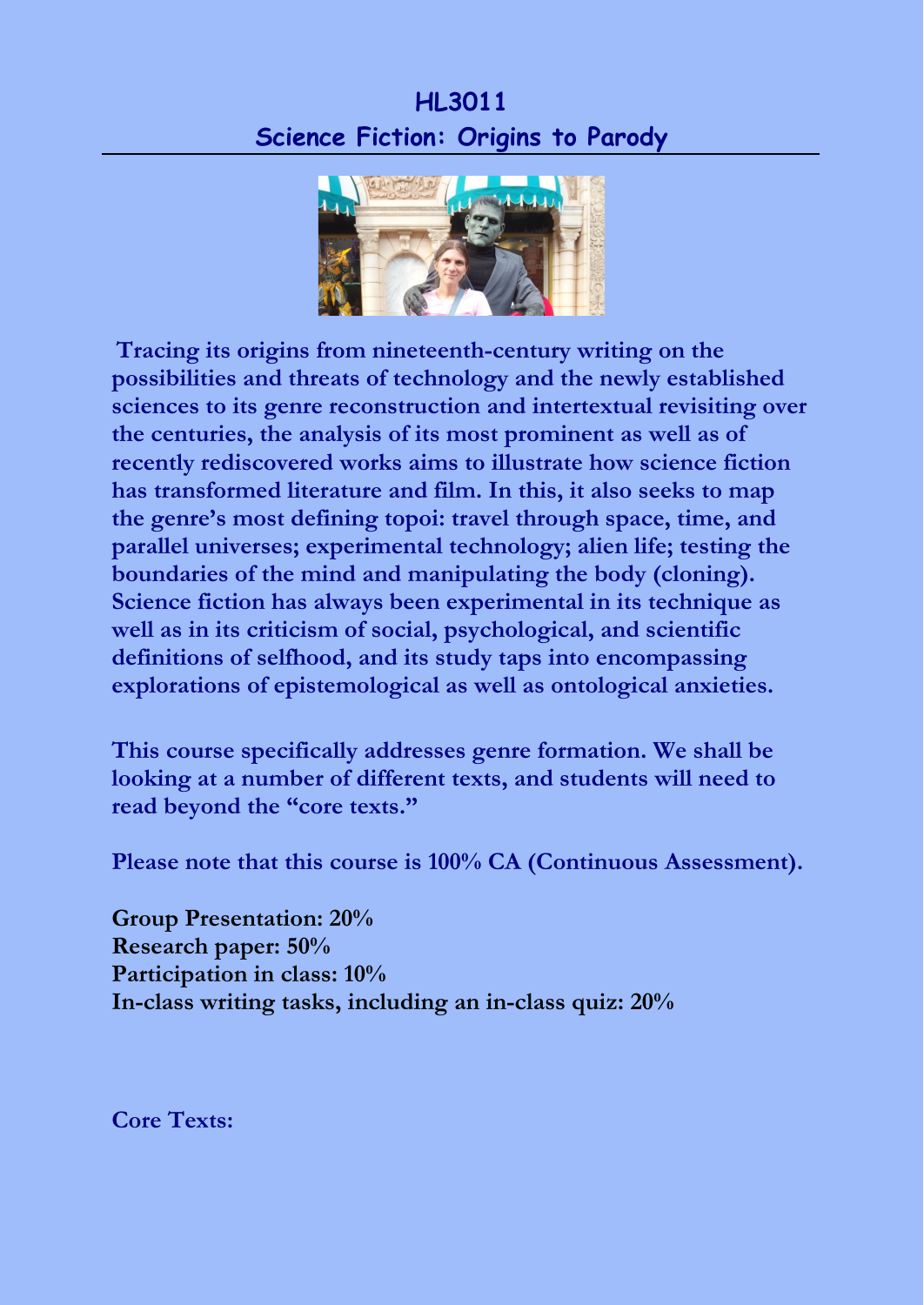**Please note that the presentations will be on texts outside the core texts.**

**Print: Brian Aldiss, "Super-Toys Last All Summer Long" [http://archive.wired.com/wired/archive/5.01/ffsupertoys\\_pr.htm](http://archive.wired.com/wired/archive/5.01/ffsupertoys_pr.html) [l](http://archive.wired.com/wired/archive/5.01/ffsupertoys_pr.html) Isaac Asimov,** I Robot **Mary Shelley,** Frankenstein **H.G. Wells,** The Time Machine

**Film Texts: James Whale,** The Bride of Frankenstein **(1935) George Pal,** The Time Machine **(1960) "The City on the Edge of Forever" (A** Star Trek **Episode, 1967)** E.T. **(1982)** Galaxy Quest **(1999)**

| Week             | <b>Topics</b>                       | <b>Readings</b>           |
|------------------|-------------------------------------|---------------------------|
| No.              |                                     |                           |
|                  | Introduction                        | <b>Outline: Structure</b> |
| $15 \text{ Aug}$ |                                     | & Requirements            |
| $22$ Aug         | <b>Making Men and Monsters</b>      | Frankenstein              |
| $29$ Aug         | The Evolution of Science Fiction I  | Frankenstein              |
| 5 Sep            | The Evolution of Science Fiction II | The Time                  |
|                  |                                     | Machine                   |
| 12 Sept          | Dystopia                            | The Time                  |
|                  |                                     | Machine                   |
| 19 Sept          | <b>Time Travel</b>                  | "The City on the          |
|                  |                                     | Edge of Forever"          |
| 26 Sept          | <b>Artificial Intelligence</b>      | I Robot; "Super-          |
|                  |                                     | <b>Toys Last All</b>      |
|                  |                                     | <b>Summer Long"</b>       |

**Lecture Schedule**